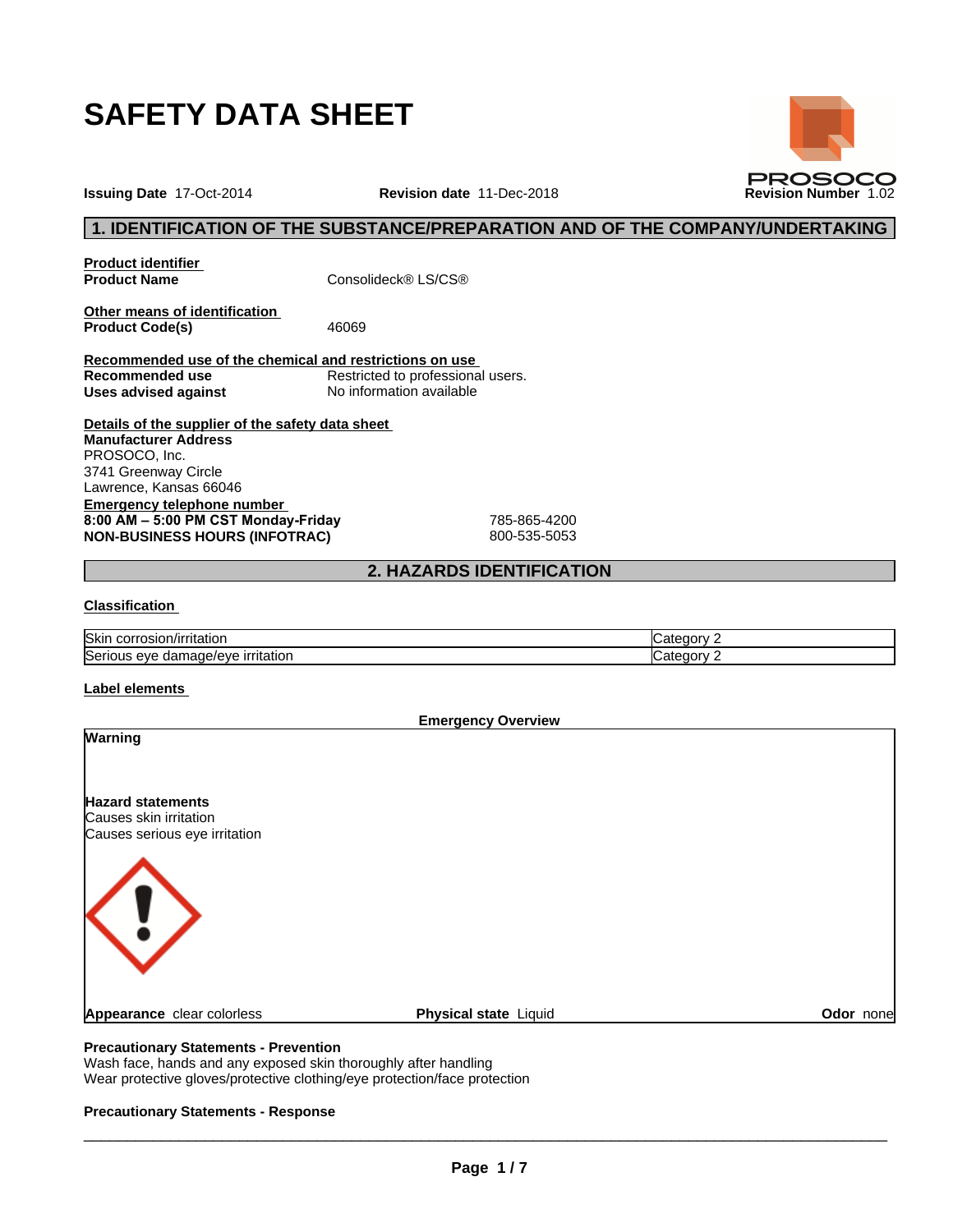IF IN EYES: Rinse cautiously with water for several minutes. Remove contact lenses, if present and easy to do. Continue rinsing If eye irritation persists: Get medical advice/attention IF ON SKIN: Wash with plenty of soap and water If skin irritation occurs: Get medical advice/attention Take off contaminated clothing and wash before reuse

 $\_$  ,  $\_$  ,  $\_$  ,  $\_$  ,  $\_$  ,  $\_$  ,  $\_$  ,  $\_$  ,  $\_$  ,  $\_$  ,  $\_$  ,  $\_$  ,  $\_$  ,  $\_$  ,  $\_$  ,  $\_$  ,  $\_$  ,  $\_$  ,  $\_$  ,  $\_$  ,  $\_$  ,  $\_$  ,  $\_$  ,  $\_$  ,  $\_$  ,  $\_$  ,  $\_$  ,  $\_$  ,  $\_$  ,  $\_$  ,  $\_$  ,  $\_$  ,  $\_$  ,  $\_$  ,  $\_$  ,  $\_$  ,  $\_$  ,

## **Hazards not otherwise classified (HNOC)**

**Other information**

No information available

## **3. COMPOSITION/INFORMATION ON INGREDIENTS**

| Chemical name              | CAS No.    | Weight-%   | <b>Trade Secret</b> |
|----------------------------|------------|------------|---------------------|
| Water                      | 7732-18-5  | $60 - 100$ |                     |
| Silicic Acid. lithium salt | 12627-14-4 |            |                     |
| Potassium methylsiliconate | 31795-24-1 | - 0        |                     |

\* The exact percentage (concentration) of composition has been withheld as a trade secret.

|                                   | <b>4. FIRST AID MEASURES</b>                                                                                                                                                                                                                     |
|-----------------------------------|--------------------------------------------------------------------------------------------------------------------------------------------------------------------------------------------------------------------------------------------------|
| Description of first aid measures |                                                                                                                                                                                                                                                  |
| Eye contact                       | Rinse thoroughly with plenty of water for at least 15 minutes, lifting lower and upper eyelids.<br>Consult a physician.                                                                                                                          |
| Skin Contact                      | Wash off immediately with plenty of water for at least 15 minutes. Remove contaminated<br>clothing and shoes. Wash contaminated clothing before reuse. Call a physician.                                                                         |
| Inhalation                        | Move to fresh air in case of accidental inhalation of vapors. If breathing is irregular or<br>stopped, administer artificial respiration. Avoid direct contact with skin. Use barrier to give<br>mouth-to-mouth resuscitation. Call a physician. |
| Ingestion                         | Rinse mouth. Drink plenty of water. Do NOT induce vomiting. Never give anything by mouth<br>to an unconscious person. Call a physician.                                                                                                          |
|                                   | Most important symptoms and effects, both acute and delayed                                                                                                                                                                                      |
| Symptoms                          | Causes skin irritation. Causes serious eye irritation.                                                                                                                                                                                           |
|                                   | Indication of any immediate medical attention and special treatment needed                                                                                                                                                                       |
| Note to physicians                | Treat symptomatically.                                                                                                                                                                                                                           |
|                                   | <b>5. FIRE-FIGHTING MEASURES</b>                                                                                                                                                                                                                 |

#### **Suitable Extinguishing Media**

Use extinguishing measures that are appropriate to local circumstances and the surrounding environment.

**Unsuitable Extinguishing Media** Caution: Use of water spray when fighting fire may be inefficient.

#### **Specific hazards arising from the chemical**

No information available.

#### **Protective equipment and precautions for firefighters**

As in any fire, wear self-contained breathing apparatus pressure-demand, MSHA/NIOSH (approved or equivalent) and full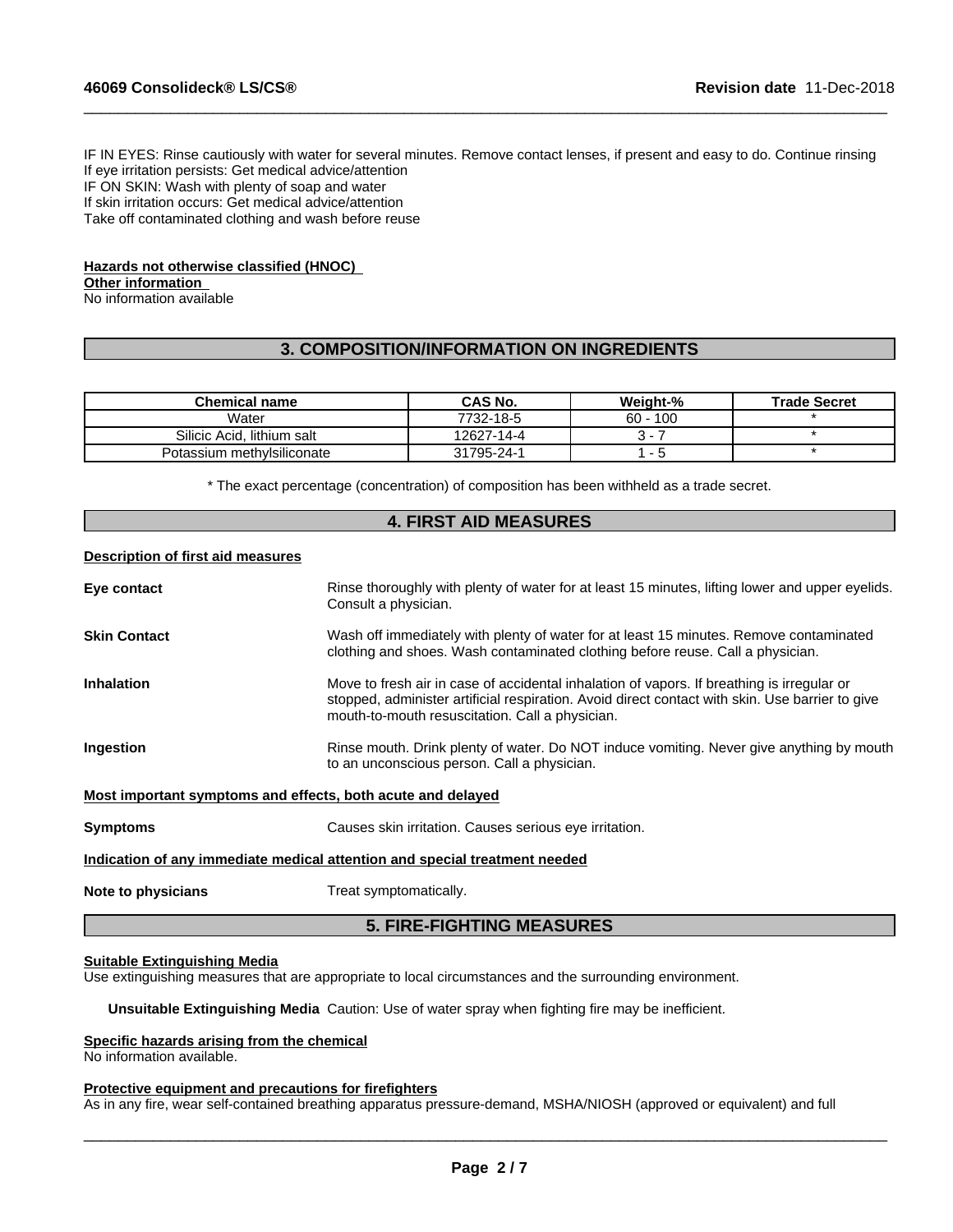protective gear.

# **6. ACCIDENTAL RELEASE MEASURES**

 $\_$  ,  $\_$  ,  $\_$  ,  $\_$  ,  $\_$  ,  $\_$  ,  $\_$  ,  $\_$  ,  $\_$  ,  $\_$  ,  $\_$  ,  $\_$  ,  $\_$  ,  $\_$  ,  $\_$  ,  $\_$  ,  $\_$  ,  $\_$  ,  $\_$  ,  $\_$  ,  $\_$  ,  $\_$  ,  $\_$  ,  $\_$  ,  $\_$  ,  $\_$  ,  $\_$  ,  $\_$  ,  $\_$  ,  $\_$  ,  $\_$  ,  $\_$  ,  $\_$  ,  $\_$  ,  $\_$  ,  $\_$  ,  $\_$  ,

|                                                              | Personal precautions, protective equipment and emergency procedures                                                                                                                                                                                                                                                              |  |  |  |
|--------------------------------------------------------------|----------------------------------------------------------------------------------------------------------------------------------------------------------------------------------------------------------------------------------------------------------------------------------------------------------------------------------|--|--|--|
| <b>Personal precautions</b>                                  | Ensure adequate ventilation, especially in confined areas.                                                                                                                                                                                                                                                                       |  |  |  |
| <b>Environmental precautions</b>                             |                                                                                                                                                                                                                                                                                                                                  |  |  |  |
| <b>Environmental precautions</b>                             | See Section 12 for additional ecological information.                                                                                                                                                                                                                                                                            |  |  |  |
| Methods and material for containment and cleaning up         |                                                                                                                                                                                                                                                                                                                                  |  |  |  |
| <b>Methods for containment</b>                               | Prevent further leakage or spillage if safe to do so. Dike far ahead of liquid spill for later<br>disposal.                                                                                                                                                                                                                      |  |  |  |
| Methods for cleaning up                                      | Cover liquid spill with sand, earth or other non-combustible absorbent material. Pick up and<br>transfer to properly labeled containers.                                                                                                                                                                                         |  |  |  |
|                                                              | 7. HANDLING AND STORAGE                                                                                                                                                                                                                                                                                                          |  |  |  |
| <b>Precautions for safe handling</b>                         |                                                                                                                                                                                                                                                                                                                                  |  |  |  |
| Advice on safe handling                                      | Handle in accordance with good industrial hygiene and safety practice.                                                                                                                                                                                                                                                           |  |  |  |
| Conditions for safe storage, including any incompatibilities |                                                                                                                                                                                                                                                                                                                                  |  |  |  |
| <b>Storage Conditions</b>                                    | Keep containers tightly closed in a dry, cool and well-ventilated place.                                                                                                                                                                                                                                                         |  |  |  |
| Incompatible materials                                       | Strong oxidizing agents. Strong acids.                                                                                                                                                                                                                                                                                           |  |  |  |
|                                                              | 8. EXPOSURE CONTROLS/PERSONAL PROTECTION                                                                                                                                                                                                                                                                                         |  |  |  |
| <b>Control parameters</b>                                    |                                                                                                                                                                                                                                                                                                                                  |  |  |  |
| <b>Exposure Guidelines</b>                                   | This product, as supplied, does not contain any hazardous materials with occupational                                                                                                                                                                                                                                            |  |  |  |
| <b>Appropriate engineering controls</b>                      | exposure limits established by the region specific regulatory bodies.                                                                                                                                                                                                                                                            |  |  |  |
| <b>Engineering Controls</b>                                  | Showers. Eyewash stations.                                                                                                                                                                                                                                                                                                       |  |  |  |
|                                                              | Individual protection measures, such as personal protective equipment                                                                                                                                                                                                                                                            |  |  |  |
| <b>Eye/face protection</b>                                   | Wear safety glasses with side shields (or goggles).                                                                                                                                                                                                                                                                              |  |  |  |
| Skin and body protection                                     | Wear protective gloves and protective clothing.                                                                                                                                                                                                                                                                                  |  |  |  |
| <b>Respiratory protection</b>                                | If exposure limits are exceeded or irritation is experienced, NIOSH/MSHA approved<br>respiratory protection should be worn. Positive-pressure supplied air respirators may be<br>required for high airborne contaminant concentrations. Respiratory protection must be<br>provided in accordance with current local regulations. |  |  |  |
| <b>General Hygiene Considerations</b>                        | Handle in accordance with good industrial hygiene and safety practice.                                                                                                                                                                                                                                                           |  |  |  |
|                                                              | 9. PHYSICAL AND CHEMICAL PROPERTIES                                                                                                                                                                                                                                                                                              |  |  |  |

**Information on basic physical and chemical properties**

**Physical state** Liquid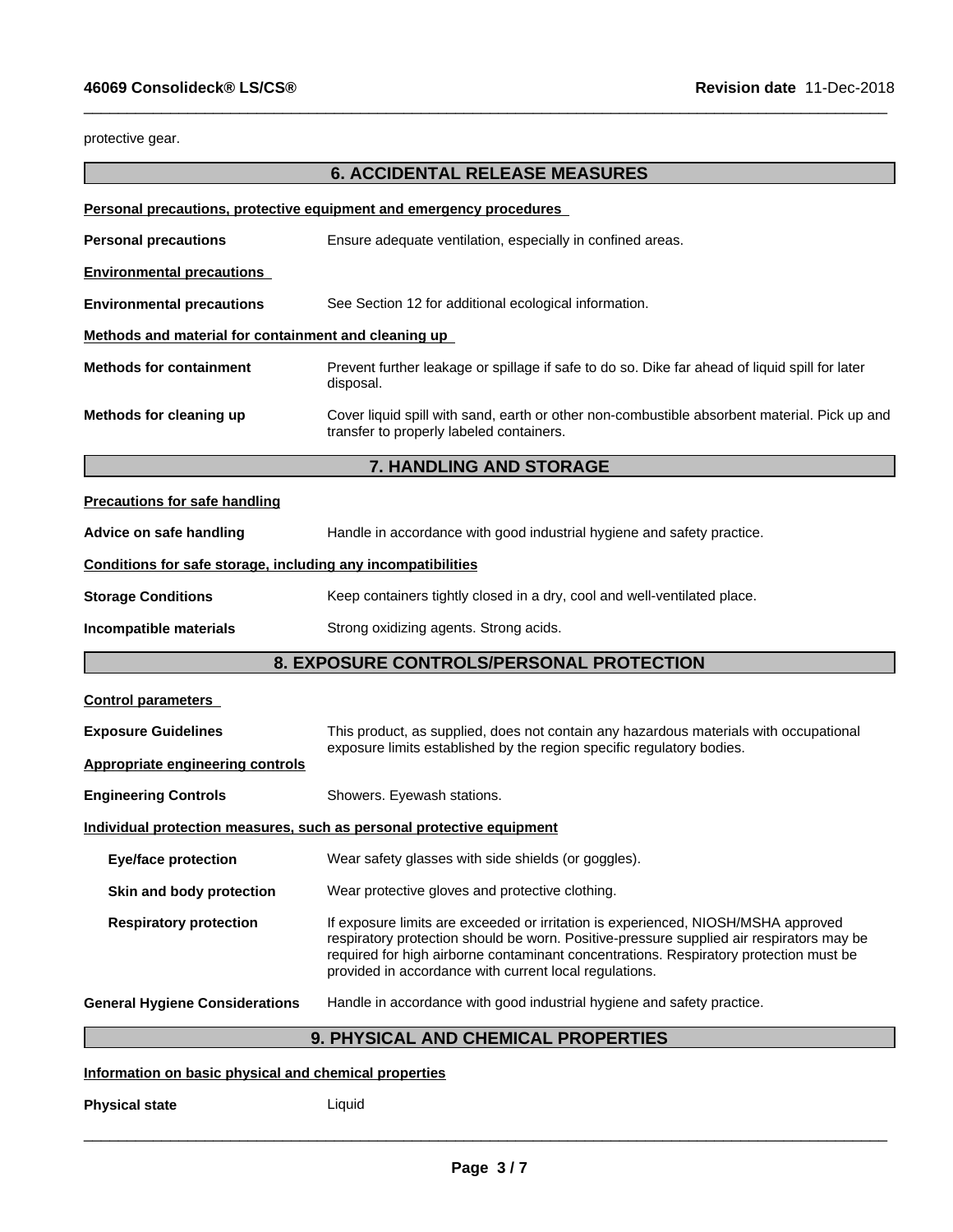| Appearance<br>Color                                 | clear colorless<br>colorless             | Odor<br><b>Odor threshold</b> | none<br>No information available |
|-----------------------------------------------------|------------------------------------------|-------------------------------|----------------------------------|
| <b>Property</b>                                     | Values                                   | Remarks • Method              |                                  |
| рH                                                  |                                          |                               |                                  |
| Melting point / freezing point °F                   | 0 °C / 32 °F<br>No information available |                               |                                  |
| Boiling point / boiling range<br><b>Flash point</b> |                                          | Not Applicable                |                                  |
| <b>Evaporation rate</b>                             | No information available                 |                               |                                  |
| Flammability (solid, gas)                           | No information available                 |                               |                                  |
| <b>Flammability Limit in Air</b>                    |                                          |                               |                                  |
| <b>Upper flammability limit:</b>                    | No information available                 |                               |                                  |
| Lower flammability limit:                           | No information available                 |                               |                                  |
| Vapor pressure                                      | No information available                 |                               |                                  |
| Vapor density                                       | No information available                 |                               |                                  |
| <b>Specific gravity</b>                             | 1.05                                     |                               |                                  |
| <b>Water solubility</b>                             | Soluble in water                         |                               |                                  |
| Solubility in other solvents                        | No information available                 |                               |                                  |
| <b>Partition coefficient</b>                        | No information available                 |                               |                                  |
| <b>Autoignition temperature</b>                     | No information available                 |                               |                                  |
| <b>Decomposition temperature</b>                    | No information available                 |                               |                                  |
| <b>Kinematic viscosity</b>                          | No information available                 |                               |                                  |
| <b>Dynamic viscosity</b>                            | No information available                 |                               |                                  |

 $\_$  ,  $\_$  ,  $\_$  ,  $\_$  ,  $\_$  ,  $\_$  ,  $\_$  ,  $\_$  ,  $\_$  ,  $\_$  ,  $\_$  ,  $\_$  ,  $\_$  ,  $\_$  ,  $\_$  ,  $\_$  ,  $\_$  ,  $\_$  ,  $\_$  ,  $\_$  ,  $\_$  ,  $\_$  ,  $\_$  ,  $\_$  ,  $\_$  ,  $\_$  ,  $\_$  ,  $\_$  ,  $\_$  ,  $\_$  ,  $\_$  ,  $\_$  ,  $\_$  ,  $\_$  ,  $\_$  ,  $\_$  ,  $\_$  ,

# **10. STABILITY AND REACTIVITY**

## **Reactivity**

No data available

### **Chemical stability**

Stable under recommended storage conditions.

#### **Possibility of hazardous reactions**

None under normal processing.

### **Conditions to avoid**

None known based on information supplied.

#### **Incompatible materials**

Strong oxidizing agents. Strong acids.

#### **Hazardous decomposition products**

Carbon oxides. May emit toxic fumes under fire conditions.

## **11. TOXICOLOGICAL INFORMATION**

### **Information on likely routes of exposure**

| <b>Product Information</b>   | Causes skin irritation Causes serious eye irritation                        |
|------------------------------|-----------------------------------------------------------------------------|
| <b>Inhalation</b>            | Avoid breathing vapors or mists. May cause irritation of respiratory tract. |
| Eye contact                  | Severely irritating to eyes.                                                |
| <b>Skin Contact</b>          | Causes skin irritation.                                                     |
| Ingestion                    | Do not taste or swallow. May be harmful if swallowed.                       |
| <b>Component Information</b> |                                                                             |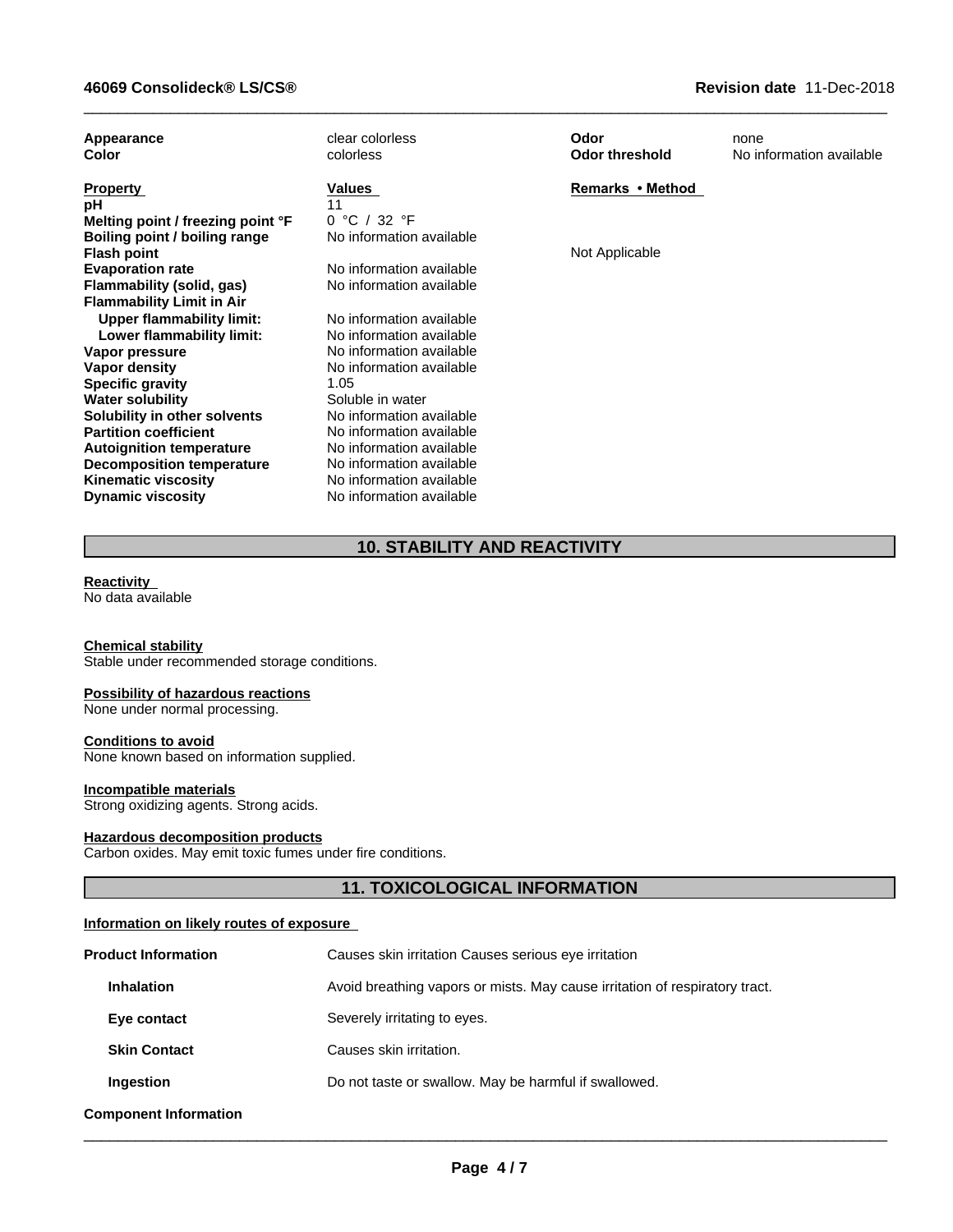| <b>Chemical name</b> | LD50/Oral                      | LD50/Dermal | <b>Inhalation LC50</b> |
|----------------------|--------------------------------|-------------|------------------------|
| Water<br>7732-18-5   | Rat<br>$\sim$<br>) mL/ka<br>ັບ |             |                        |

#### **Symptoms related to the physical, chemical and toxicological characteristics**

**Symptoms** Causes skin irritation. Causes serious eye irritation. May cause respiratory irritation.

 $\_$  ,  $\_$  ,  $\_$  ,  $\_$  ,  $\_$  ,  $\_$  ,  $\_$  ,  $\_$  ,  $\_$  ,  $\_$  ,  $\_$  ,  $\_$  ,  $\_$  ,  $\_$  ,  $\_$  ,  $\_$  ,  $\_$  ,  $\_$  ,  $\_$  ,  $\_$  ,  $\_$  ,  $\_$  ,  $\_$  ,  $\_$  ,  $\_$  ,  $\_$  ,  $\_$  ,  $\_$  ,  $\_$  ,  $\_$  ,  $\_$  ,  $\_$  ,  $\_$  ,  $\_$  ,  $\_$  ,  $\_$  ,  $\_$  ,

## **Delayed and immediate effects as well as chronic effects from short and long-term exposure**

| <b>Sensitization</b>            | No information available.                                                                 |
|---------------------------------|-------------------------------------------------------------------------------------------|
| Germ cell mutagenicity          | No information available.                                                                 |
| Carcinogenicity                 | This product does not contain any carcinogens or potential carcinogens as listed by OSHA, |
|                                 | IARC or NTP.                                                                              |
| <b>Reproductive toxicity</b>    | No information available.                                                                 |
| STOT - single exposure          | No information available.                                                                 |
| <b>STOT - repeated exposure</b> | No information available.                                                                 |
| <b>Aspiration hazard</b>        | No information available.                                                                 |

### **Numerical measures of toxicity - Product Information**

**The following values are calculated based on chapter 3.1 of the GHS document** . **ATEmix (oral)** 31952 mg/kg mg/l

## **12. ECOLOGICAL INFORMATION**

**Ecotoxicity** 

**Persistence and degradability** No information available.

**Bioaccumulation**

No information available.

#### **Other adverse effects** No information available

## **13. DISPOSAL CONSIDERATIONS**

| Waste treatment methods       |                                                                                                        |
|-------------------------------|--------------------------------------------------------------------------------------------------------|
| <b>Disposal of wastes</b>     | Disposal should be in accordance with applicable regional, national and local laws and<br>regulations. |
| <b>Contaminated packaging</b> | Do not reuse container.                                                                                |

## **14. TRANSPORT INFORMATION**

**DOT** Not Regulated for all modes of transportation.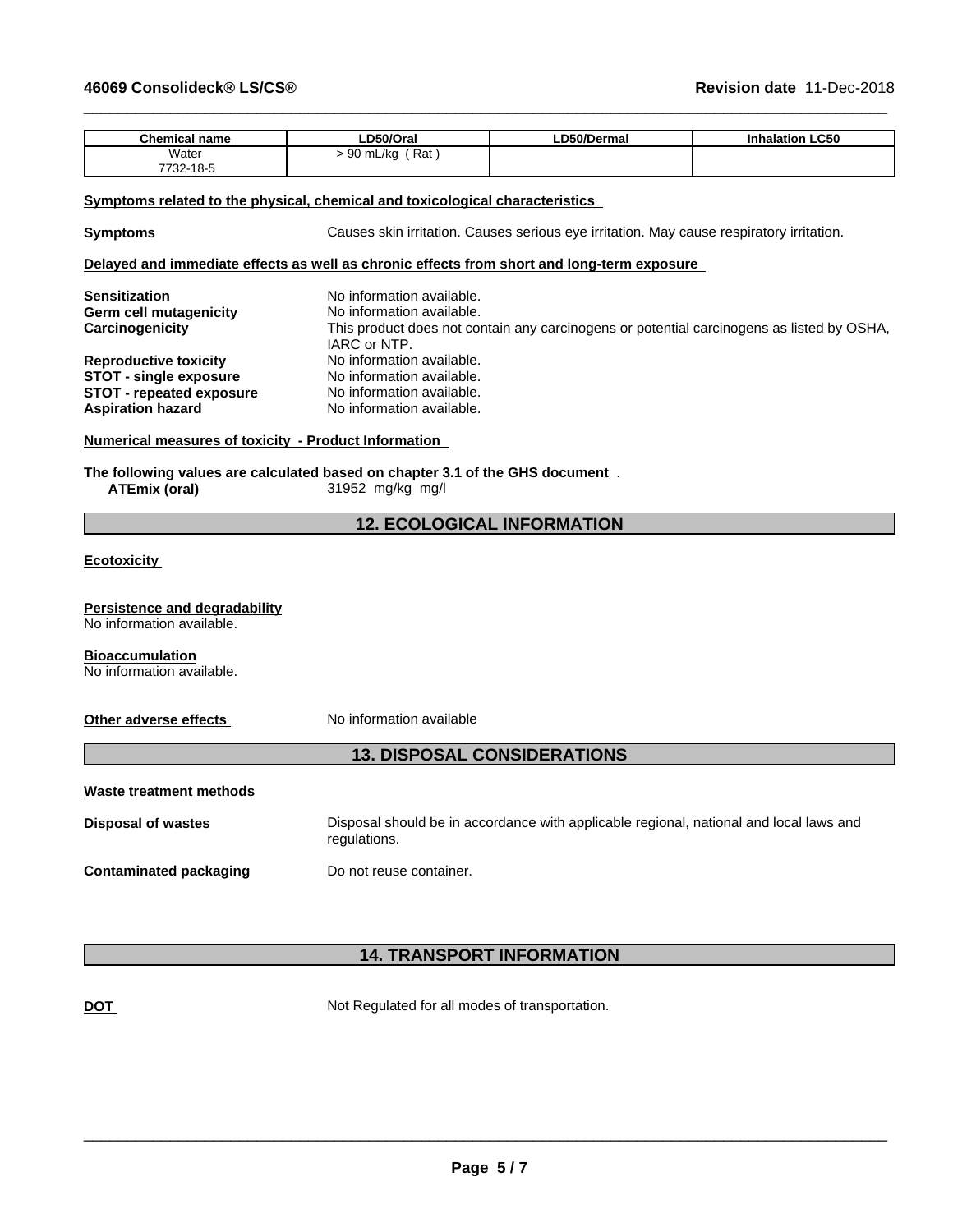## **15. REGULATORY INFORMATION**

 $\_$  ,  $\_$  ,  $\_$  ,  $\_$  ,  $\_$  ,  $\_$  ,  $\_$  ,  $\_$  ,  $\_$  ,  $\_$  ,  $\_$  ,  $\_$  ,  $\_$  ,  $\_$  ,  $\_$  ,  $\_$  ,  $\_$  ,  $\_$  ,  $\_$  ,  $\_$  ,  $\_$  ,  $\_$  ,  $\_$  ,  $\_$  ,  $\_$  ,  $\_$  ,  $\_$  ,  $\_$  ,  $\_$  ,  $\_$  ,  $\_$  ,  $\_$  ,  $\_$  ,  $\_$  ,  $\_$  ,  $\_$  ,  $\_$  ,

#### **International Inventories TSCA** Complies **DSL/NDSL** Complies

#### **Legend:**

 *TSCA - United States Toxic Substances Control Act Section 8(b) Inventory DSL/NDSL - Canadian Domestic Substances List/Non-Domestic Substances List*

### **US Federal Regulations**

### **SARA 313**

Section 313 of Title III of the Superfund Amendments and Reauthorization Act of 1986 (SARA). This product does not contain any chemicals which are subject to the reporting requirements of the Act and Title 40 of the Code of Federal Regulations, Part 372

### **SARA 311/312 Hazard Categories**

| Acute health hazard               | Yes |  |
|-----------------------------------|-----|--|
| Chronic Health Hazard             | No. |  |
| Fire hazard                       | N٥  |  |
| Sudden release of pressure hazard | No. |  |
| Reactive Hazard                   | N٥  |  |

#### **CWA (Clean WaterAct)**

This product does not contain any substances regulated as pollutants pursuant to the Clean Water Act (40 CFR 122.21 and 40 CFR 122.42)

#### **CERCLA**

This material, as supplied, does not contain any substances regulated as hazardous substances under the Comprehensive Environmental Response Compensation and Liability Act (CERCLA) (40 CFR 302) or the Superfund Amendments and Reauthorization Act (SARA) (40 CFR 355). There may be specific reporting requirements at the local, regional, or state level pertaining to releases of this material

### **US State Regulations**

#### **California Proposition 65**

This product does not contain any Proposition 65 chemicals

#### **U.S. State Right-to-Know Regulations**

|                          |                         | <b>16. OTHER INFORMATION</b> |                                                                                                                  |                                              |
|--------------------------|-------------------------|------------------------------|------------------------------------------------------------------------------------------------------------------|----------------------------------------------|
| <b>NFPA</b>              | <b>Health hazards 2</b> | <b>Flammability 0</b>        | Instability 0                                                                                                    | <b>Physical and chemical</b><br>properties - |
| <b>HMIS</b>              | <b>Health hazards 2</b> | <b>Flammability 0</b>        | <b>Physical hazards 0</b>                                                                                        | Personal protection X                        |
| <b>Prepared By</b>       |                         | <b>Regulatory Department</b> |                                                                                                                  |                                              |
| <b>Issuing Date</b>      | 17-Oct-2014             |                              |                                                                                                                  |                                              |
| <b>Revision date</b>     | 11-Dec-2018             |                              |                                                                                                                  |                                              |
| <b>Revision Note</b>     |                         |                              |                                                                                                                  |                                              |
| No information available |                         |                              |                                                                                                                  |                                              |
| <b>Disclaimer</b>        |                         |                              |                                                                                                                  |                                              |
|                          |                         |                              | The information contained on the Safety Data Sheet has been compiled from data considered accurate. This data is |                                              |

believed to be reliable, but it must be pointed out that values for certain properties are known to vary from source to source. PROSOCO, Inc. expressly disclaims any warranty express or implied as well as any liability for any injury or loss arising from the use of this information or the materials described. This data is not to be construed as absolutely complete since additional data may be desirable when particular conditions or circumstances exist. It is the responsibility of the user to determine the best precautions necessary for the safe handling and use of this product for his unique